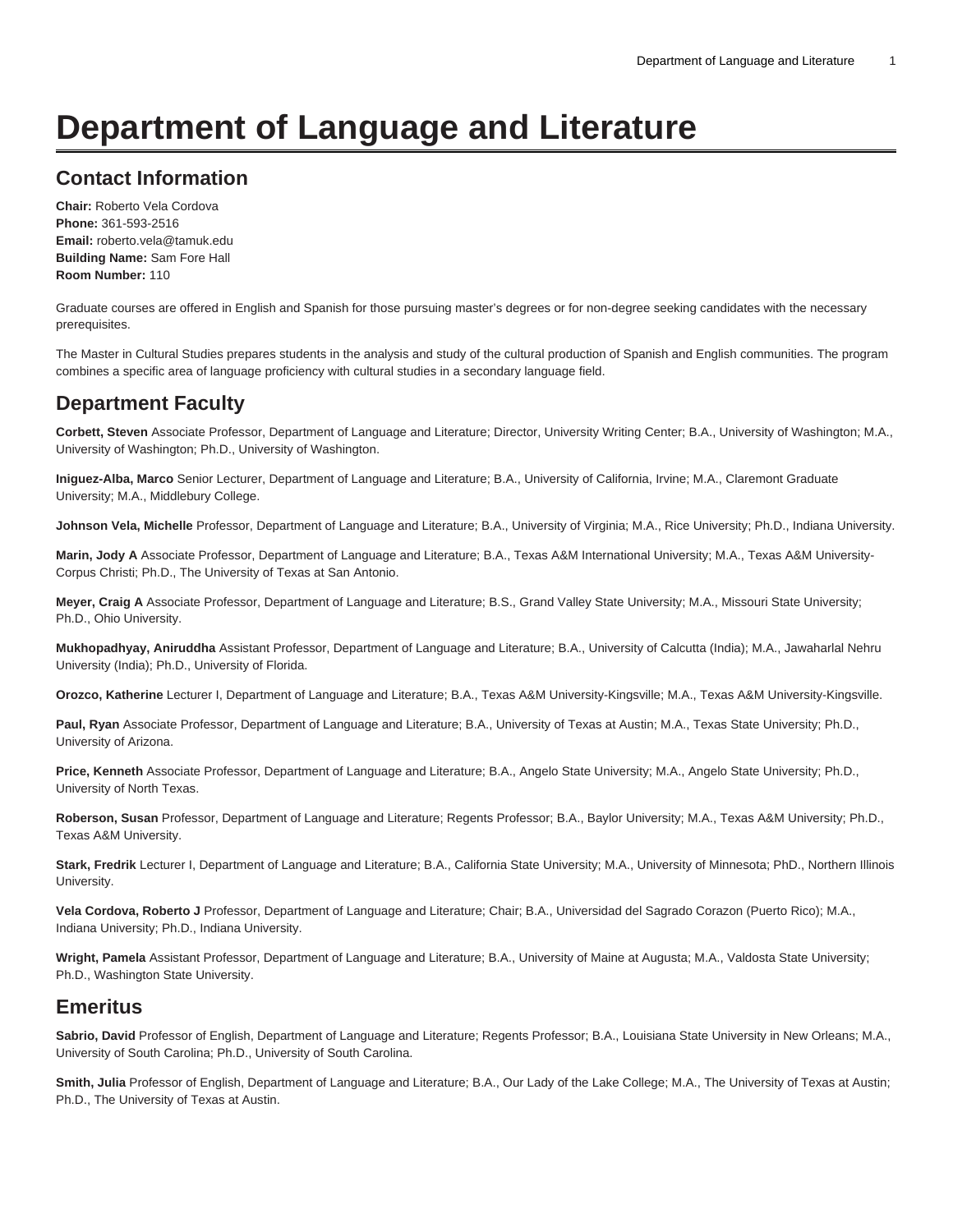# **Cultural Studies (CULS)**

## **CULS 5300** Cultural Stds & Text Analysis **3 SCH (3-0)**

Introduction to cultural studies and textual analysis.

### **CULS 5301** Methods Cultural Stds Theory **3 SCH (3-0)**

The nature of research and cultural studies methods, application to problem areas in fields of cultural studies theory and practice. Research question development and data collection and evaluation; preparation of a scholarly presentation.

#### **CULS 5302** Teaching Composition **3 SCH (3-0)**

Study of history and methods of pedagogy in rhetoric and composition. Development of composition syllabuses. Required of all students who will teach ENGL 1301 or 1302, or Spanish for Heritage-Speakers.

## **CULS 5303** Cultural Histories of Rhetoric **3 SCH (3-0)**

Study of world rhetorics including Western and Non-Western.

#### **CULS 5306** Thesis Research **3 SCH (3)**

Designed for thesis option students. The course requires completion of thesis research. Prerequisite: departmental approval. May be repeated for maximum of 6 semester hours.

### **CULS 5310** South Texas Cultural Studies **3 SCH (3-0)**

Study of a specific topic in cultural studies related to the south Texas region. May be repeated when a different topic is scheduled.

#### **CULS 5311** Southwest Cultural Studies **3 SCH (3-0)**

Study of a specific topic in cultural studies related to the Southwest region. May be repeated when a different topic is scheduled.

#### **CULS 5312** Feminism Theory & Writing **3 SCH (3-0)**

Analysis of women's discourse as power struggle for the elaboration of feminist politics of reason, feminist politics of passion, feminist politics of action and political feminist consciousness. Critical analysis of women's writings as production and reproduction of cultural formations of historically situated and gender-specific discursive subjects.

#### **CULS 5320** Comparative Studies **3 SCH (3-0)**

Study of a specific topic in comparative studies. Two or more cultures will be considered in their interactions, imbrications, and interstices. May be repeated when a different topic is scheduled.

#### **CULS 5330** Trans-Atlantic Film Studies **3 SCH (3-0)**

Study of film and multimedia from throughout the Trans-Atlantic region as historical and cultural discoveries and rediscoveries of Trans-Atlantic peoples and their worlds. Readings and discussion on the articulation between history, film, multimedia and the production and consumption of image cultures in the Trans-Atlantic world.

#### **CULS 5340** Pre, Colonial & Post Colonial **3 SCH (3-0)**

Study of a specific topic in pre-colonial, colonial, and/or postcolonial studies. Interactions between and among Anglophone, Hispanic, and Francophone communities will receive particular attention. May be repeated when a different topic is scheduled.

#### **CULS 5350** Sustainable Humanities **3 SCH (3-0)**

Study of a specific topic in sustainability from a humanistic perspective. Particular humanistic perspectives on and contributions to sustainability will be explored and expanded. May be repeated when a different topic is scheduled.

#### **CULS 5360** Spanish Peninsular Literature **3 SCH (3-0)**

Study of an author, literary period or other specific topics in Spanish Peninsular literature, such as Poetry, El Quijote, Golden Age Drama, Galdos, Romanticism, Short Story, Masterpieces. May be repeated when the topic changes.

#### **CULS 5365** Spanish American Literature **3 SCH (3-0)**

Analysis of Andean Narrative, Mexican Novel, Southern Cone Narrative, Romanticism, Modernism, Regionalism, Existentialism, Structuralism, Magical Realism, Contemporary Literature, Essay, Poetry, Short Story and Theater. May be repeated when topic changes.

#### **CULS 5370** British Literature **3 SCH (3-0)**

Study of an author, literary period or other specific topic in British literature. May be repeated when a different topic is scheduled.

#### **CULS 5375** U. S. American Literature **3 SCH (3-0)**

Study of an author, literary period or other specific topic in American literature. May be repeated when a different topic is scheduled.

# **Spanish (SPAN)**

#### **SPAN 5300** Topics in Spanish **3 SCH (3-0)**

Research methods in the field of Spanish linguistics or culture. Topics: History of Language, Dialetology, Spanish of the Southwest, ect. May be repeated when the topic changes. Prerequisites: 12 semester hours of advanced Spanish.

#### **SPAN 5306** Thesis **3 SCH (3)**

Designed for thesis option students. The course requires completion of thesis research. Prerequisite: departmental approval. May be repeated for maximum of 6 semester hours.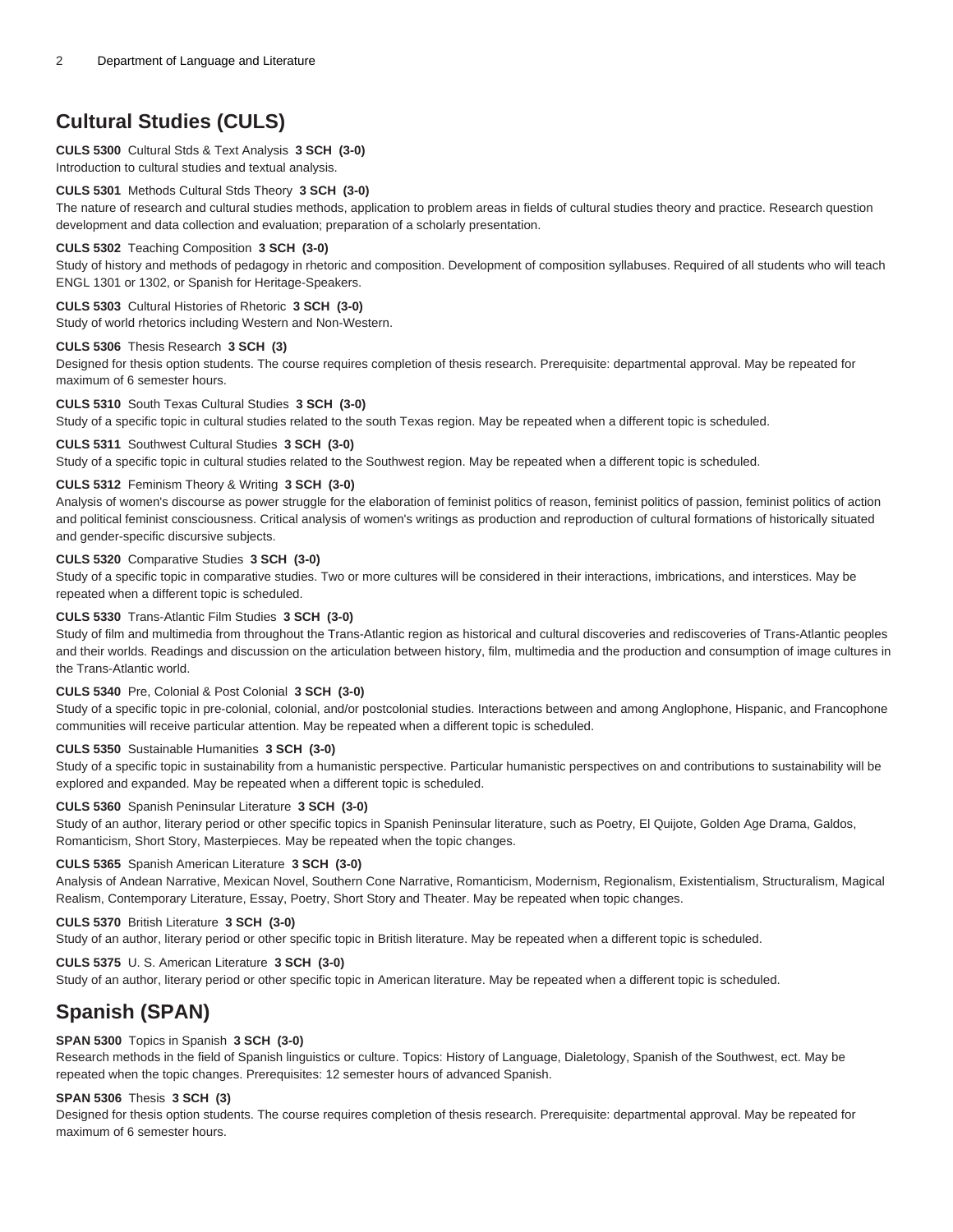#### **SPAN 5320** Topics in Span Peninsular Lit **3 SCH (3-0)**

Study of an author, literary period or other specific topics in Spanish Peninsular literature, such as Poetry, El Quijote, Golden Age Drama, Galdos, Romanticism, Short Story, Masterpieces. May be repeated when the topic changes. Prerequisite: 12 semester hours of advanced Spanish.

#### **SPAN 5350** Hispanic Cultural Studies **3 SCH (3-0)**

Interpretation of Hispanic cultures of politics, Hispanic signifying practices, Hispanic cultural studies and Hispanic culture. Critical analysis of the interactions among high culture, mass media and popular culture; their institutions, subjectivities, ideologies and gender roles. May be repeated when topic changes. Prerequisite: 12 semester hours of advanced Spanish.

#### **SPAN 5360** Studies in Span-Amer Lit **3 SCH (3-0)**

Analysis of Andean Narrative, Caribbean Narrative, Mexican Novel, Southern Cone Narrative, Romanticism, Modernism, Regionalism, Existentialism, Structuralism, Magical Realism, Contemporary Literature, Essay, Poetry, Short Story and Theater. May be repeated when topic changes. Prerequisite: 12 semester hours of advanced Spanish.

### **English (ENGL)**

#### **ENGL 5301** Topics in Rhetoric and Comp **3 SCH (3-0)**

Study of a specific topic in the art of writing and/or in the teaching of that art. May be repeated when a different topic is scheduled. Prerequisite: 12 semester hours of advanced English.

#### **ENGL 5306** Thesis **3 SCH (3)**

Designed for thesis option students. The course requires completion of thesis research. Prerequisite: departmental approval. May be repeated for maximum of 6 semester hours.

#### **ENGL 5320** Topics in British Lit **3 SCH (3-0)**

Study of an author, literary period or other specific topic in British literature. May be repeated when a different topic is scheduled. Prerequisite: 12 semester hours of advanced English.

#### **ENGL 5360** Topics in American Lit **3 SCH (3-0)**

Study of an author, literary period or other specific topic in American literature. May be repeated when a different topic is scheduled. Prerequisite: 12 semester hours of advanced English.

#### **ENGL 5370** Spec Topic in Literature **3 SCH (3-0)**

Study of a specific topic in literature written in or translated into the English language. May be repeated when a different topic is scheduled. Prerequisite: 12 semester hours of advanced English.

### **Cultural Studies, M.A.**

The Master of Cultural Studies requires a minimum of 24 semester hours in coursework and 6 semester hours of thesis, for a minimum total of 30 semester hours. All students will follow the Thesis Option or the Course-Only Option below.

### **Cultural Studies, M.A. (Thesis Option)**

| Code                                                 | <b>Title</b>                                                                        | <b>Semester</b><br><b>Credit</b><br><b>Hours</b> |
|------------------------------------------------------|-------------------------------------------------------------------------------------|--------------------------------------------------|
|                                                      | Prescribed courses Component Area I - Cross-Cultural Studies Core                   |                                                  |
| <b>CULS 5300</b>                                     | <b>Cultural Stds &amp; Text Analysis</b>                                            | 3                                                |
| <b>CULS 5301</b>                                     | Methods Cultural Stds Theory                                                        | 3                                                |
| Electives Component Area II - Cross-Cultural Studies |                                                                                     |                                                  |
| Select 2 of the following:                           |                                                                                     | 6                                                |
| <b>CULS 5302</b>                                     | <b>Teaching Composition</b>                                                         |                                                  |
| <b>CULS 5310</b>                                     | South Texas Cultural Studies                                                        |                                                  |
| <b>CULS 5311</b>                                     | <b>Southwest Cultural Studies</b>                                                   |                                                  |
| <b>CULS 5312</b>                                     | Feminism Theory & Writing                                                           |                                                  |
| <b>CULS 5320</b>                                     | <b>Comparative Studies</b>                                                          |                                                  |
| <b>CULS 5330</b>                                     | <b>Trans-Atlantic Film Studies</b>                                                  |                                                  |
| <b>CULS 5340</b>                                     | Pre, Colonial & Post Colonial                                                       |                                                  |
| <b>CULS 5350</b>                                     | Sustainable Humanities                                                              |                                                  |
|                                                      | <b>Component Area III - Text Analysis of Foundational Texts in Hispanic Studies</b> |                                                  |
| <b>CULS 5360</b>                                     | Spanish Peninsular Literature                                                       | 3                                                |
| <b>CULS 5365</b>                                     | Spanish American Literature                                                         | 3                                                |
|                                                      | Component Area IV - Text Analysis of Foundations Texts in English Studies           |                                                  |
| <b>CULS 5370</b>                                     | <b>British Literature</b>                                                           | 3                                                |